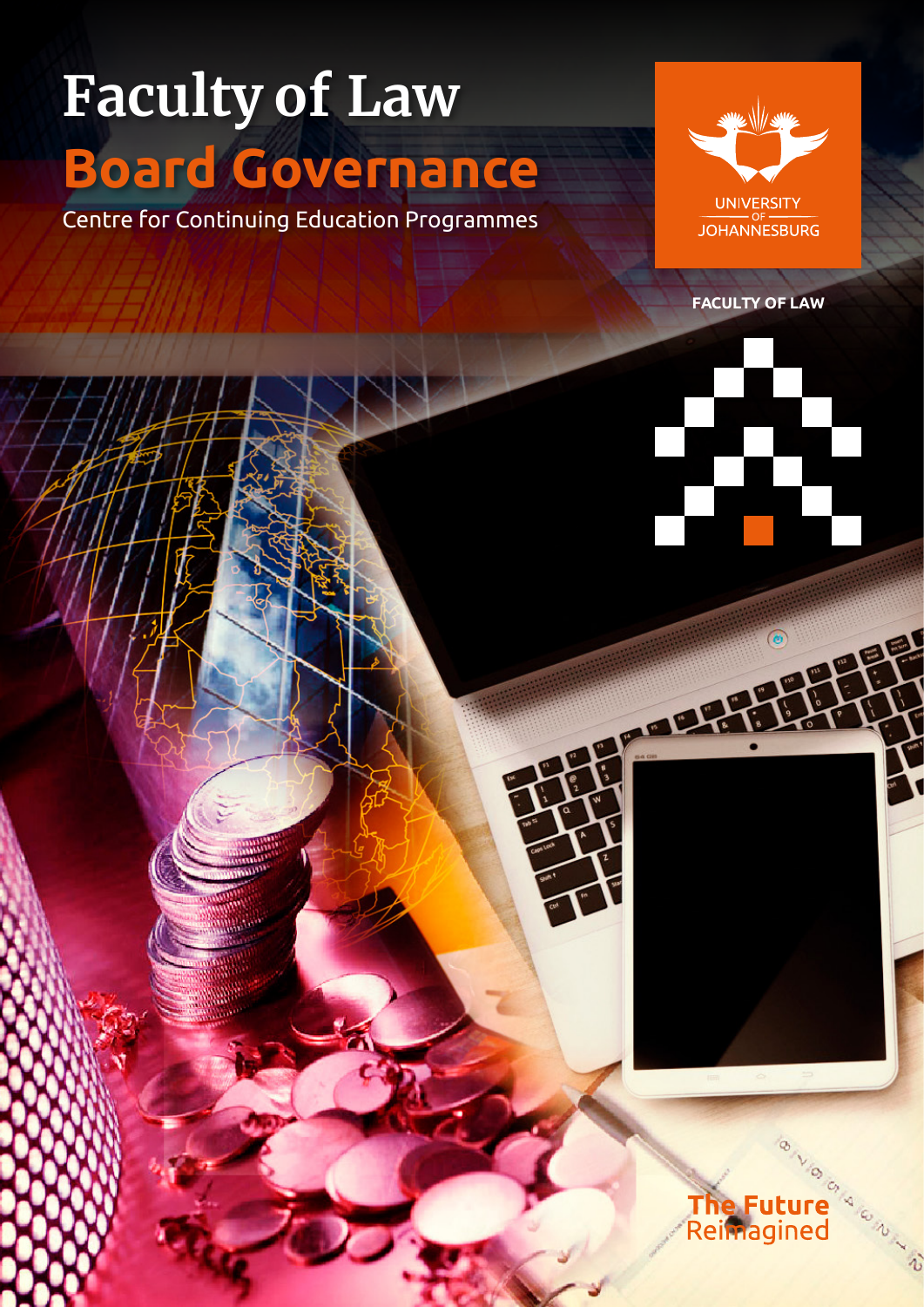#### **Corporate Governance**

Good corporate governance is a key value for the modern corporate community. In South Africa, this is illustrated by the practical importance of compliance with key principles set out in the King IV (2016) Reports on Corporate Governance. Board governance is a core aspect of corporate governance and pivotal to corporate law. It is vital that all compliance officers, senior employees, managers, directors and executive officers of corporations have a thorough understanding of their duties and of different ways in which the quality and effectiveness of the board can be improved. The importance of such knowledge has been highlighted by the spate of corporate collapses internationally and in South Africa.

#### **The 2021 Programme**

In 1997, RAU, now the University of Johannesburg, was one of the first universities in the world to offer a complete university programme in corporate governance. This programme on board governance is an extension of that programme, with a particular focus on recent local and international developments in the area of corporate governance and board governance. The pioneer of this programme, Professor Jean du Plessis, formed part of the international reference group that advised the Department of Trade and Industry on international best practices in the area of corporate governance.

Prof Esser has been presenting this course since 2009.

The programme in Board Governance will be presented from **May - November**. Tuition will be compressed into a series of lectures that will be offered in **May**  at the University of Johannesburg, Auckland Park Kingsway Campus.

**NB:** Attendance of the 3 day workshop is compulsory.

This programme is also registered as one of the modules in the Postgraduate Diploma in Compliance. Students with a tertiary degree who are awarded the Certificate, earn a core credit towards the Diploma. They will need to complete only three further modules in compliance management, money laundering control and interpretation of statutes to be awarded the University of Johannesburg's Postgraduate Diploma in Compliance.

# **Who Should Attend?**

The programme is of particular benefit to compliance officers, company secretaries, senior employees, managers, directors and executive officers. Lawyers specialising in corporate law and auditors will also find this programme of great importance as it deals, among other things, with the legal duties of directors and board structures. This programme will also enable lawyers to get a thorough update of the many local and international developments in the area of corporate governance and board governance.

### **Entry Requirements**

- A knowledge and understanding of the Companies Act 71 of 2008 is recommended when registering for this short course.
- A bachelors degree in Law or Commerce pitched at NQF Level 7 or appropriate equivalent qualification.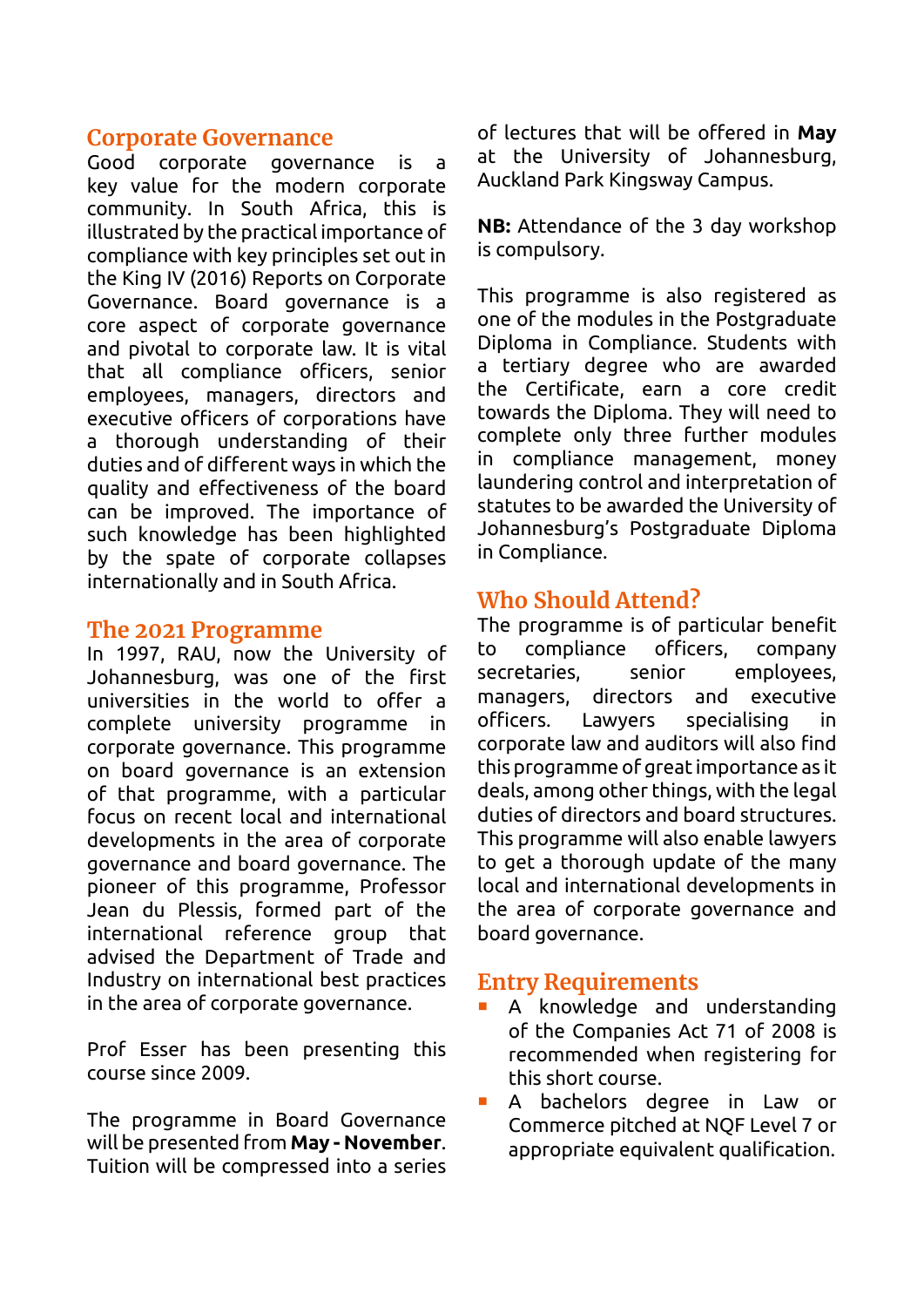**NB:** Foreign applicants should contact the Faculty for relevant legislative requirements.

#### **Assessment and Outcome**

An **examination** will be written in **November**. Students may sit for the examination in designated locations in South Africa.

#### **Fees**

**NB: Please contact our offices to confirm the course fees.**

Non-South African students pay an additional international levy. Please contact our office for confirmation.

Tuition fees include access to the University's library, study material and the technology assisted learning system and Blackboard.

Students who fail to pay all fees will not be permitted to attend lectures.

#### **Programme Presenter**

Prof Irene-marié Esser is a Professor of Corporate Law and Governance at the University of Glasgow and a Professor Extraordinarius at the University of South Africa (UNISA). She is also an expert panel member of the EU/Africa Chamber of Commerce. In South Africa she was Professor and Co-Subject Head of Corporate Law at UNISA until March 2013, when she relocated, with her family, to Edinburgh, Scotland. Irenemarié obtained her LLB at Stellenbosch University (2001), her LLM at the University of Aberdeen, Scotland (2003) and her LLD at UNISA (2008). She is also an admitted attorney of the High Court of South Africa.

She was a contributor of the first edition of the leading textbook Henochsberg on the Companies Act 71 of 2008 and contributes to the company law chapter in the Annual Survey of South African Law. She is also the co-editor of the Corporate Governance Annual Review publication. During 2009 Irene-marié received the 'Women in Research: Youngest staff member with a doctorate degree' award at UNISA, as well as the Principal's Prize for Excellence in Research. During 2016 Irene-marié was awarded, as co-winner, the prize for the best article published in the Journal of Contemporary Roman Dutch Law for the co-authored work: Esser and Delport"Shareholder protection in terms of the Companies Act 71 of 2008". Irene-marié has also been presenting workshops and seminars for professionals working in the field of corporate governance and a 4-day workshop, for eight years, at the University of Johannesburg on board governance. She redeveloped this course extensively during 2015. Irene-marié acted as an external advisor to the South African King IV Report on Corporate Governance. She currently teaches Corporate Governance, Corporate Social Responsibility and Company Law and supervises postgraduate research students in South Africa and the United Kingdom.

See: [http://www.gla.ac.uk/schools/law/](http://www.gla.ac.uk/schools/law/staff/irene-marieesser/) [staff/irene-marieesser/](http://www.gla.ac.uk/schools/law/staff/irene-marieesser/)

#### **Programme Content**

Topics include the following:

- 1. Corporate governance an overview
- 2. The stakeholder debate
- 3. The role, function and liability of directors, other officers and employees